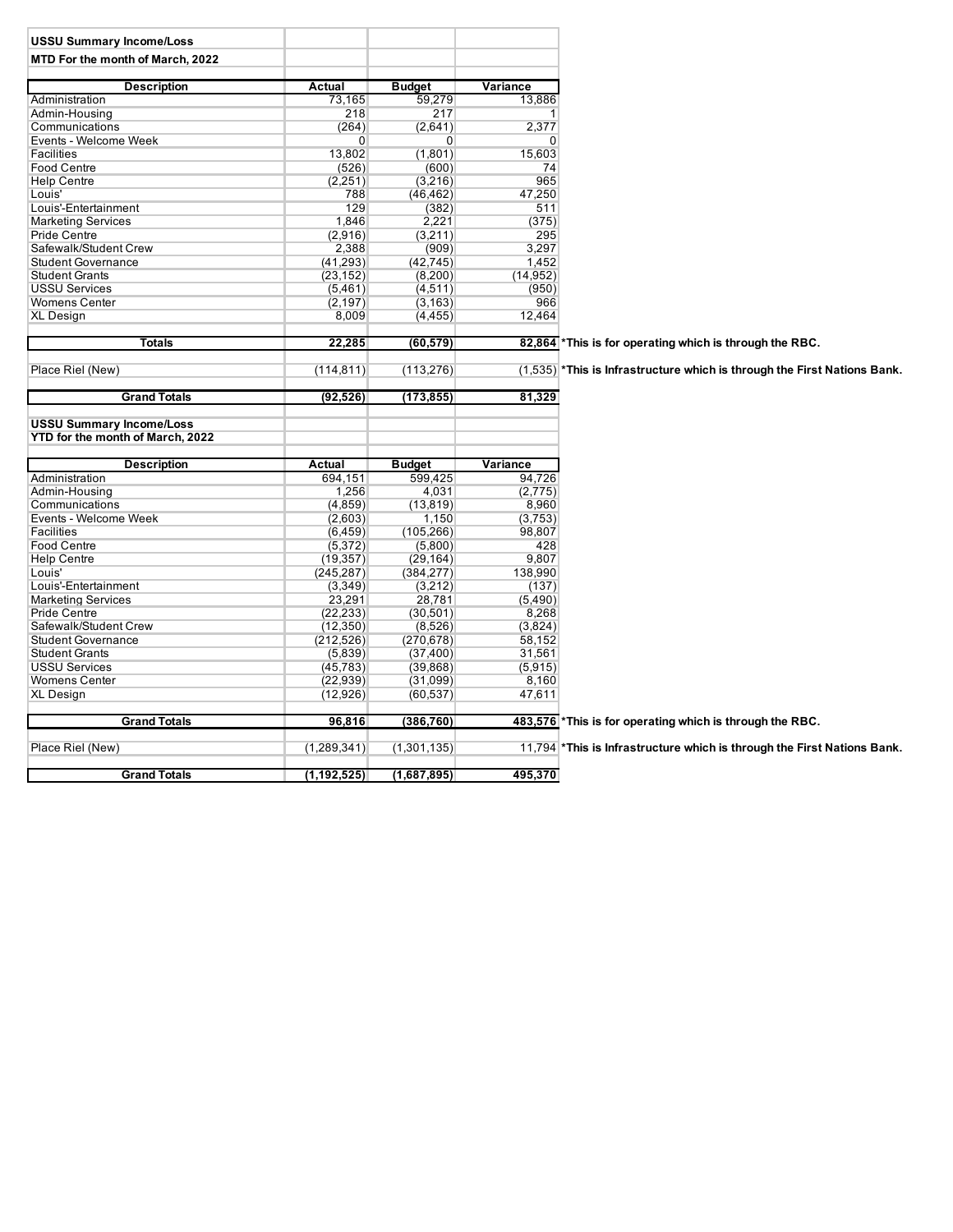| Dept:           | Administration  |
|-----------------|-----------------|
| Fin. Stmt Date: | March 2022      |
| Completed By:   | Amanda Mitchell |

| For the Month:<br>Revenue<br><b>Expenses</b><br>Net Income                                                                                               | <b>Actual</b><br>142,903<br>69,738<br>73,165 | <b>Budget</b><br>142,371<br>83,092<br>59,279     | Variance<br>532<br>(13, 354)<br>13,886      |                             |                             |                               |
|----------------------------------------------------------------------------------------------------------------------------------------------------------|----------------------------------------------|--------------------------------------------------|---------------------------------------------|-----------------------------|-----------------------------|-------------------------------|
| For the Year:<br>Revenue<br><b>Expenses</b><br>Net Income                                                                                                | Actual<br>,563,609<br>869,458<br>694,151     | <b>Budget</b><br>1,566,096<br>966,671<br>599,425 | Variance<br>(2, 487)<br>(97, 213)<br>94,726 |                             |                             |                               |
|                                                                                                                                                          | <b>MTD</b><br><b>ACTUAL</b>                  | MTD<br><b>BUDGET</b>                             | <b>MTD</b><br><b>VARIANCE</b>               | <b>YTD</b><br><b>ACTUAL</b> | <u>YTD</u><br><b>BUDGET</b> | <u>YTD</u><br><b>VARIANCE</b> |
| <b>RECURRING VARIANCES</b>                                                                                                                               |                                              |                                                  |                                             |                             |                             |                               |
| Legal Fees<br><b>ACCOUNT NAME:</b><br>No legal advise was need this month. YTD over by \$10,360                                                          | $\overline{\phantom{a}}$                     | 2,518                                            | (2,518)                                     | 22,248                      | 11,888                      | 10,360                        |
| <b>ACCOUNT NAME:</b><br>Salaries/Wages<br>CPP, EI, Benefits and staff changes are the factors that makes this line under<br>budget for the year to date. | 61,457                                       | 71,521                                           | (10,064)                                    | 692,521                     | 762,567                     | (70,046)                      |
| <b>TIMING VARIANCES</b>                                                                                                                                  |                                              |                                                  |                                             |                             |                             |                               |
| <b>ALL OTHER VARIANCES</b>                                                                                                                               |                                              |                                                  |                                             |                             |                             |                               |
| <b>ACCOUNT NAME:</b><br>Insurance Revenue<br>More clubs purchased insurance this month compared to budget.                                               | 675                                          | 100                                              | 575                                         | 840                         | 1,988                       | (1, 148)                      |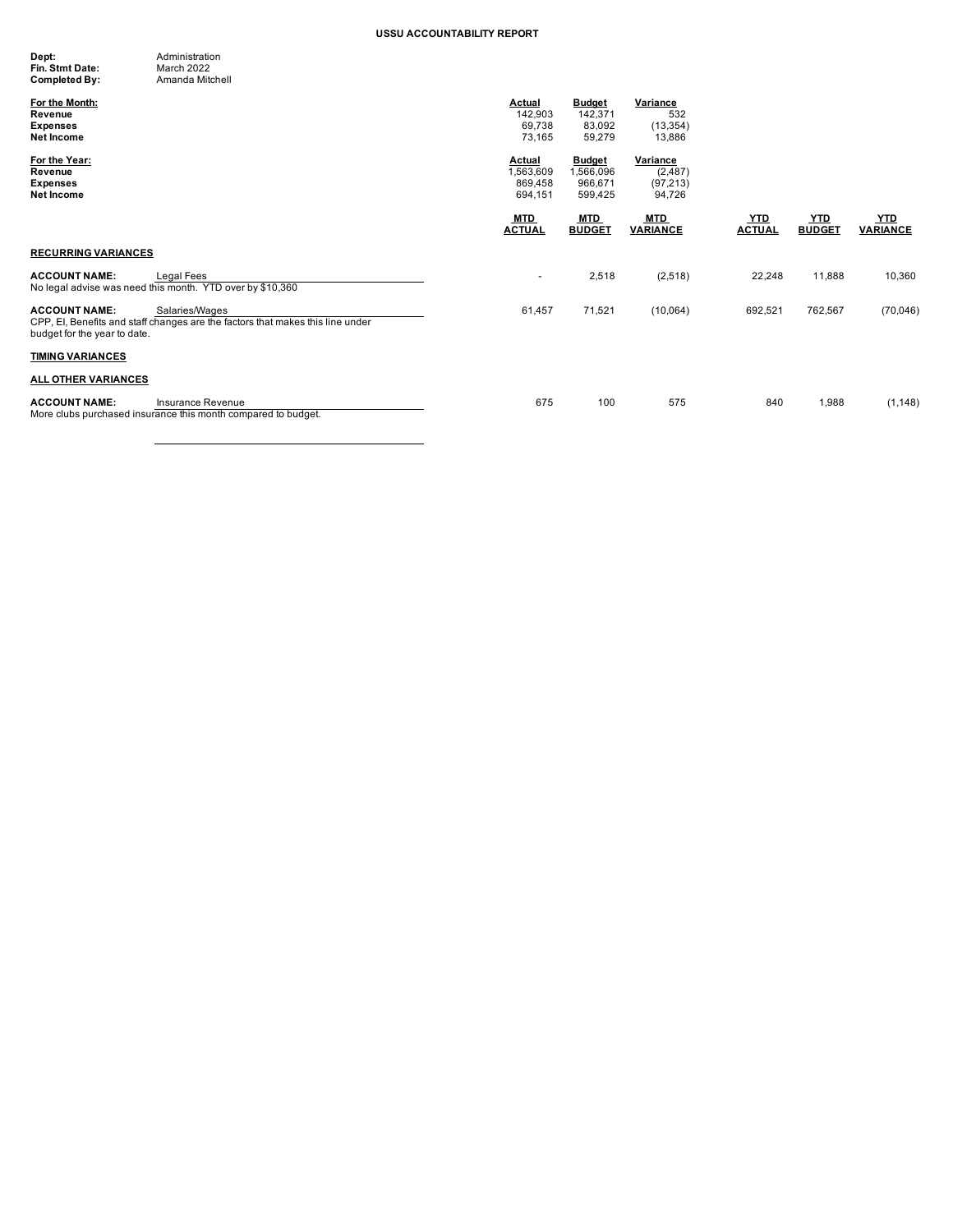| Dept:           | Communication |
|-----------------|---------------|
| Fin. Stmt Date: | March 2022    |
| Completed By:   | Jason Ventnor |

| For the Month:<br>Revenue<br><b>Expenses</b><br>Net Income              |                            | <b>Actual</b><br>-<br>264<br>$-264$           | <b>Budget</b><br>2,641<br>$-2,641$   | Variance<br>$-2,377$<br>2,377                             |                             |                             |                               |
|-------------------------------------------------------------------------|----------------------------|-----------------------------------------------|--------------------------------------|-----------------------------------------------------------|-----------------------------|-----------------------------|-------------------------------|
| For the Year:<br>Revenue<br><b>Expenses</b><br>Net Income               |                            | Actual<br>$\overline{a}$<br>4,859<br>$-4,859$ | <b>Budget</b><br>13,819<br>$-13,819$ | Variance<br>$\overline{\phantom{0}}$<br>$-8,960$<br>8,960 |                             |                             |                               |
| *Benchmark                                                              | \$500.00                   | <b>MTD</b><br><b>ACTUAL</b>                   | <b>MTD</b><br><b>BUDGET</b>          | <b>MTD</b><br><b>VARIANCE</b>                             | <u>YTD</u><br><b>ACTUAL</b> | <u>YTD</u><br><b>BUDGET</b> | <b>YTD</b><br><b>VARIANCE</b> |
| <b>RECURRING VARIANCES</b>                                              |                            |                                               |                                      |                                                           |                             |                             |                               |
| <b>TIMING VARIANCES</b>                                                 |                            |                                               |                                      |                                                           |                             |                             |                               |
| <b>ACCOUNT NAME:</b><br>Sheaf is online and invoice will be end of Term | <b>Advertising Expense</b> | 63                                            | 2,300                                | $-2,237$                                                  | 1,476                       | 10,675                      | $-9,199$                      |

# **ALL OTHER VARIANCES**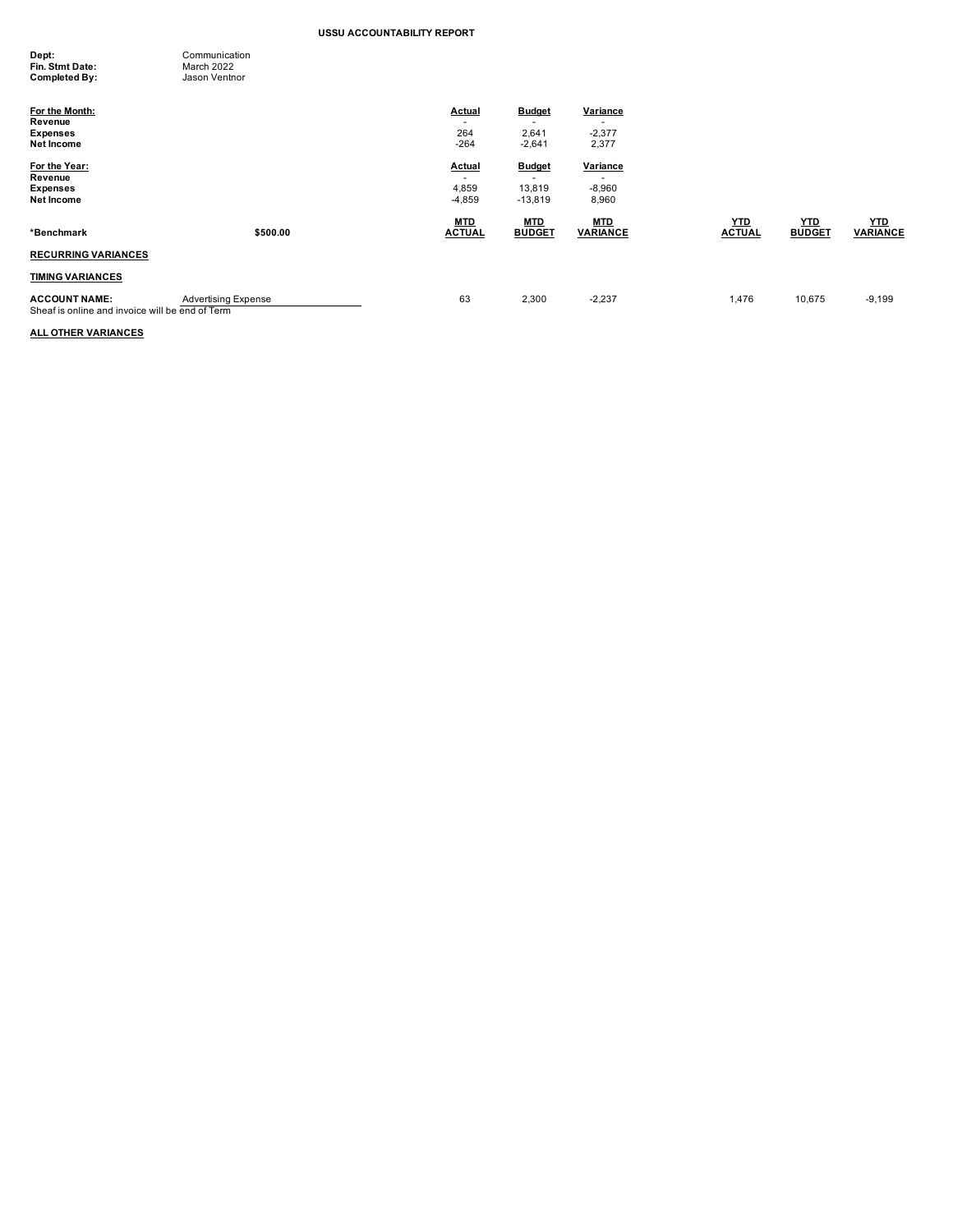| Dept:           | <b>Facilities</b> |
|-----------------|-------------------|
| Fin. Stmt Date: | March 2022        |
| Completed By:   | Stefanie Ewen     |
|                 |                   |

| For the Month:<br>Revenue<br><b>Expenses</b><br><b>Net Income</b>    |                                                                                                                                                                     | <b>Actual</b><br>65.480<br>51.678<br>13.802 | <b>Budget</b><br>47.352<br>49,153<br>$-1,801$     | Variance<br>18,128<br>2,525<br>15,603     |                             |                             |                        |
|----------------------------------------------------------------------|---------------------------------------------------------------------------------------------------------------------------------------------------------------------|---------------------------------------------|---------------------------------------------------|-------------------------------------------|-----------------------------|-----------------------------|------------------------|
| For the Year:<br>Revenue<br><b>Expenses</b><br><b>Net Income</b>     |                                                                                                                                                                     | Actual<br>463,750<br>470.209<br>$-6,459$    | <b>Budget</b><br>416,121<br>521,387<br>$-105,266$ | Variance<br>47,629<br>$-51,178$<br>98,807 |                             |                             |                        |
| *Benchmark                                                           | \$750.00                                                                                                                                                            | <b>MTD</b><br><b>ACTUAL</b>                 | <b>MTD</b><br><b>BUDGET</b>                       | <b>MTD</b><br><b>VARIANCE</b>             | <b>YTD</b><br><b>ACTUAL</b> | <b>YTD</b><br><b>BUDGET</b> | <b>YTD</b><br>VARIANCE |
| <b>RECURRING VARIANCES</b>                                           |                                                                                                                                                                     |                                             |                                                   |                                           |                             |                             |                        |
| <b>ACCOUNT NAME:</b>                                                 | Rent-Commercial Based - Facilities<br>When budgeted, it was anticipated tenants would not return until<br>Term 2. Full rent was back in effect starting March 2022. | 35.167                                      | 23,350                                            | 11,817                                    | 232,425                     | 162,379                     | 70,046                 |
| <b>ACCOUNT NAME:</b>                                                 | Rent-Occupancy Based - Facilities<br>Occupancy Rent for 2021-22 has been calculated and is below<br>what was budgeted. This will be recurring all year.             | 21,955                                      | 23,952                                            | $-1,997$                                  | 222,967                     | 253,592                     | $-30,625$              |
| <b>TIMING VARIANCES</b>                                              |                                                                                                                                                                     |                                             |                                                   |                                           |                             |                             |                        |
| ALL OTHER VARIANCES                                                  |                                                                                                                                                                     |                                             |                                                   |                                           |                             |                             |                        |
| <b>ACCOUNT NAME:</b><br>effect starting March 2022.                  | Rent-Percentage<br>Percentage rent for food court based tenants was back in                                                                                         | 8,358                                       |                                                   | 8,358                                     | 8,358                       |                             | 8,358                  |
| <b>ACCOUNT NAME:</b>                                                 | Janitorial - Faciliites<br>Our supplies orders this month were higher than anticipated.                                                                             | 21,318                                      | 19,247                                            | 2,071                                     | 168,593                     | 137,866                     | 30,727                 |
| <b>ACCOUNT NAME:</b><br>We are also inquiring about a current lease. | Legal Fees - Facilities<br>We finished off a Lease Assignment that was unbudgeted for.                                                                              | 1,802                                       | 300                                               | 1,502                                     | 7,862                       | 3,300                       | 4,562                  |
| <b>ACCOUNT NAME:</b>                                                 | Repairs & Maintenance<br>Repairs and Maintence were below budget this month. There were<br>no major failures or emergencies. YTD is below budget.                   | 4,551                                       | 5,724                                             | $-1,173$                                  | 78,568                      | 87,719                      | $-9,151$               |
| <b>ACCOUNT NAME:</b><br>(exterior signage and main pillar)           | Signage<br>Wayfinding signage was updated to reflect some changes in tenants                                                                                        | 819                                         | 0                                                 | 819                                       | 3,517                       | 5,600                       | $-2,083$               |
| <b>ACCOUNT NAME:</b>                                                 | Utilities<br>Utilities were below budget this month and continue to be below                                                                                        | 19,540                                      | 20,519                                            | $-979$                                    | 181.391                     | 251,458                     | $-70,067$              |

budget YTD. v budge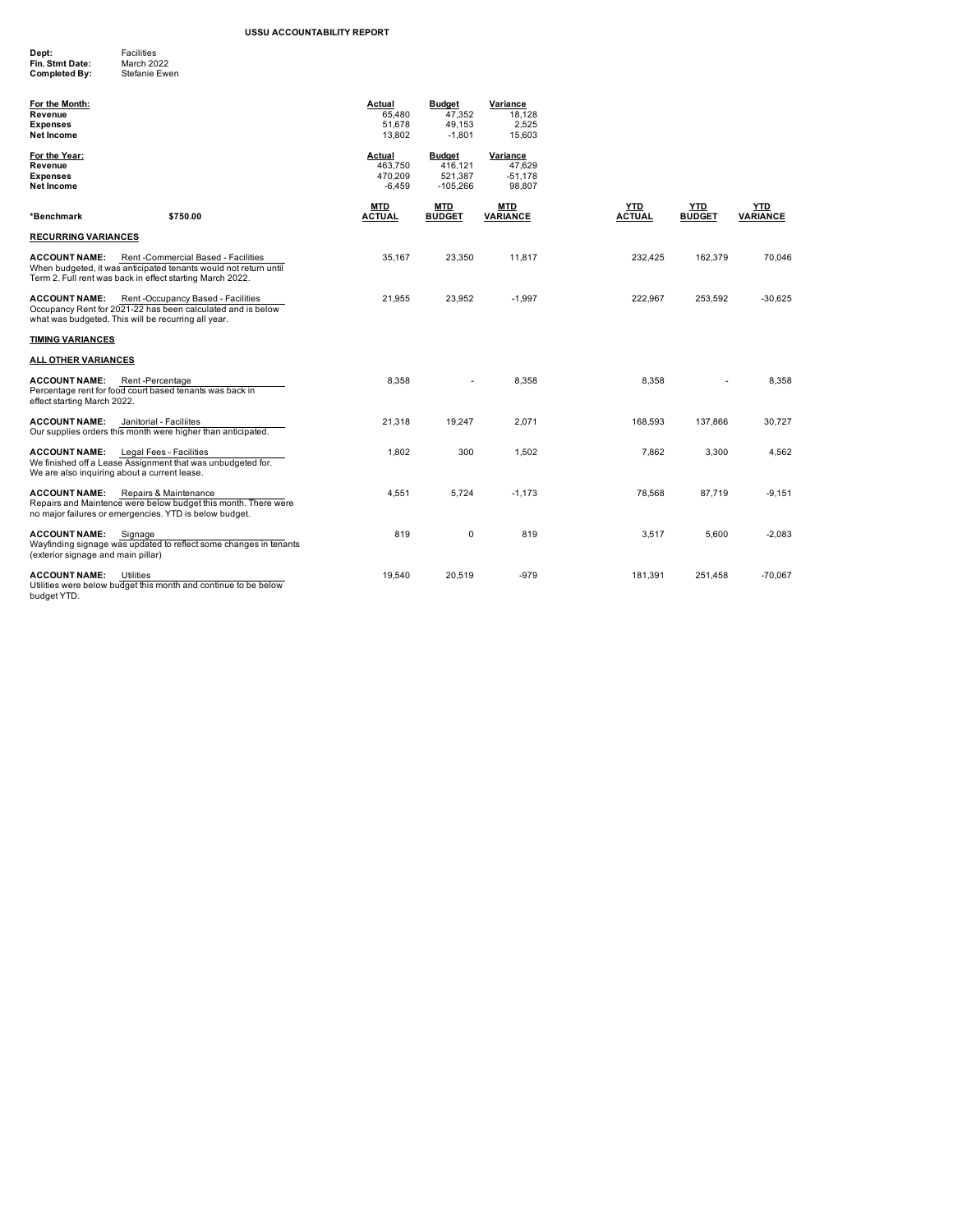| Dept:<br>Fin. Stmt Date:<br><b>Completed By:</b> | <b>Help Centre</b><br>March 2022<br>Jason Kovitch                                                 |                     |                     |                  |               |               |                 |
|--------------------------------------------------|---------------------------------------------------------------------------------------------------|---------------------|---------------------|------------------|---------------|---------------|-----------------|
| For the Month:<br>Revenue                        |                                                                                                   | Actual              | <b>Budget</b>       | Variance         |               |               |                 |
| <b>Expenses</b><br><b>Net Income</b>             |                                                                                                   | 2,251<br>(2,251)    | 3,216<br>(3,216)    | (965)<br>965     |               |               |                 |
| For the Year:<br>Revenue                         |                                                                                                   | <b>Actual</b>       | <b>Budget</b>       | Variance         |               |               |                 |
| <b>Expenses</b><br><b>Net Income</b>             |                                                                                                   | 19,357<br>(19, 357) | 29,164<br>(29, 164) | (9,807)<br>9,807 |               |               |                 |
|                                                  |                                                                                                   | <b>MTD</b>          | <b>MTD</b>          | <b>MTD</b>       | <u>YTD</u>    | <u>YTD</u>    | <b>YTD</b>      |
| *Benchmark                                       | \$300.00                                                                                          | <b>ACTUAL</b>       | <b>BUDGET</b>       | <b>VARIANCE</b>  | <b>ACTUAL</b> | <b>BUDGET</b> | <b>VARIANCE</b> |
| <b>RECURRING VARIANCES</b>                       |                                                                                                   |                     |                     |                  |               |               |                 |
| <b>TIMING VARIANCES</b>                          |                                                                                                   |                     |                     |                  |               |               |                 |
| ALL OTHER VARIANCES                              |                                                                                                   |                     |                     |                  |               |               |                 |
| <b>ACCOUNT NAME:</b>                             | <b>Staff Welfare</b><br>Staff appreciation party was budgeted for in March. It was moved to April |                     | 450                 | (450)            |               | 450           | (450)           |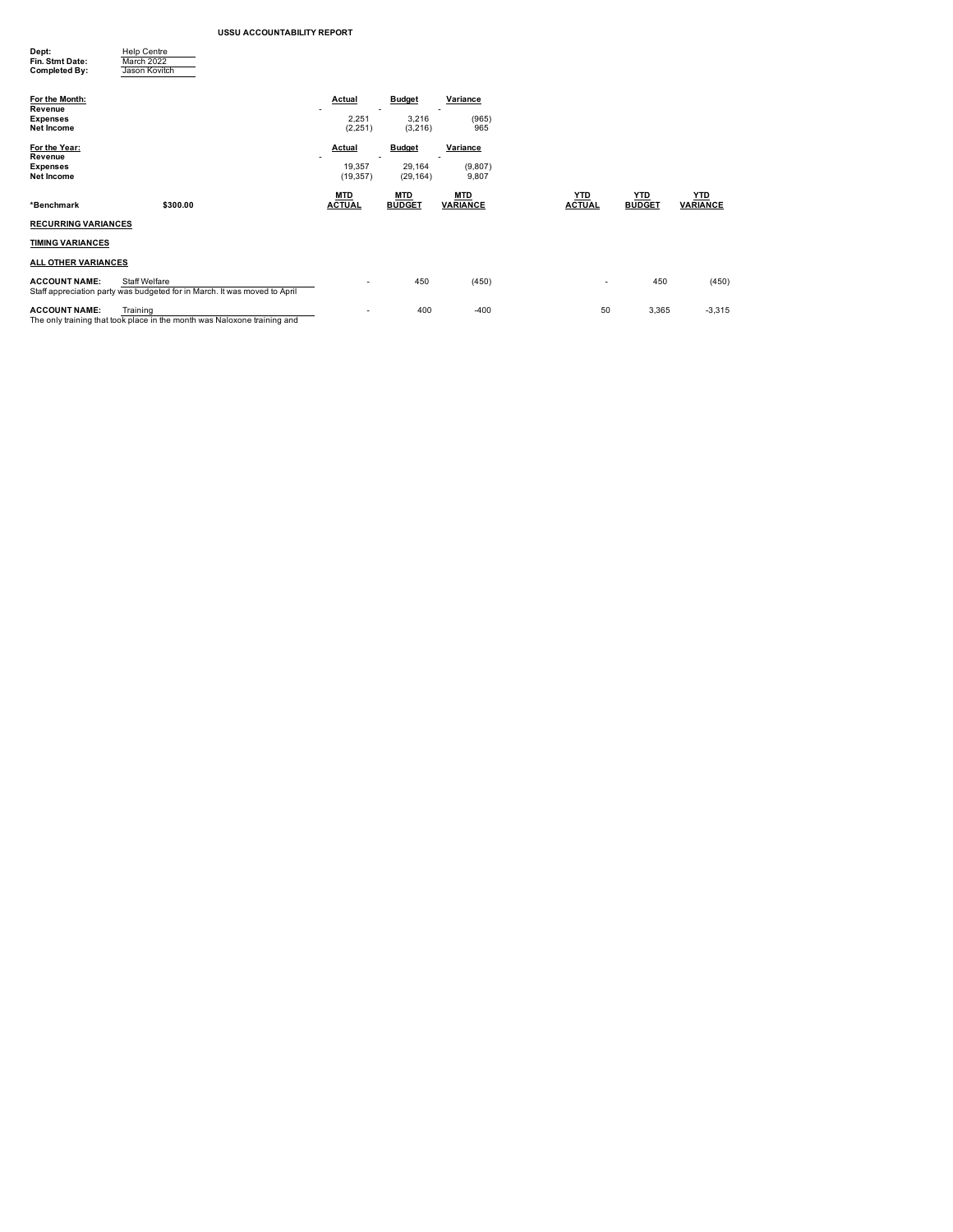| Dept:           | Louis'        |
|-----------------|---------------|
| Fin. Stmt Date: | March 2022    |
| Completed By:   | Dan Smolinski |

| For the Month:<br>Revenue<br><b>Expenses</b><br>Net Income                                          |                              |                                        |                                        | <b>Actual</b><br>103,203<br>102,415<br>788  | <b>Budget</b><br>24,230<br>70,692<br>$-46, 462$   | Variance<br>78,973<br>31,723<br>47,250           |                                                   |                             |                      |                        |
|-----------------------------------------------------------------------------------------------------|------------------------------|----------------------------------------|----------------------------------------|---------------------------------------------|---------------------------------------------------|--------------------------------------------------|---------------------------------------------------|-----------------------------|----------------------|------------------------|
| For the Year:<br>Revenue<br><b>Expenses</b><br>Net Income                                           |                              |                                        |                                        | Actual<br>497,252<br>742,539<br>$-245,287$  | <b>Budget</b><br>130,845<br>515,122<br>$-384,277$ | <b>Variance</b><br>366,407<br>227,417<br>138,990 |                                                   |                             |                      |                        |
|                                                                                                     |                              | Actual                                 | <b>MONTH</b><br>Budget                 | Variance                                    | YEAR TO DATE<br>Actual                            | <b>Budget</b>                                    | Variance                                          |                             |                      |                        |
| cos<br><b>Bottled Beer</b><br>Draft<br>Food<br>Liquor<br>Non Alcholic<br>Prepared Bev-Loft          |                              | 43%<br>31%<br>34%<br>23%<br>86%<br>19% | 35%<br>44%<br>42%<br>23%<br>40%<br>31% | 8%<br>$-13%$<br>$-8%$<br>0%<br>46%<br>$-2%$ | 31%<br>33%<br>38%<br>21%<br>45%<br>21%            | 35%<br>44%<br>42%<br>23%<br>40%<br>31%           | $-4%$<br>$-11%$<br>$-4%$<br>$-2%$<br>5%<br>$-10%$ |                             |                      |                        |
| *Benchmark - COS<br>*Benchmark                                                                      | 2%<br>\$750.00               |                                        |                                        | MTD<br><b>ACTUAL</b>                        | MTD<br><b>BUDGET</b>                              | MTD<br><b>VARIANCE</b>                           |                                                   | <u>YTD</u><br><b>ACTUAL</b> | YTD<br><b>BUDGET</b> | YTD<br><b>VARIANCE</b> |
| <u>RECURRING VARIANCES</u>                                                                          |                              |                                        |                                        |                                             |                                                   |                                                  |                                                   |                             |                      |                        |
| <b>ACCOUNT NAME:</b><br>Utilities are slightly below budget this month. As we know this is always a | Utilities                    |                                        |                                        | 7,844                                       | 10,674                                            | $-2,830$                                         |                                                   | 99,212                      | 114,653              | $-15,441$              |
| <u>TIMING VARIANCES</u>                                                                             |                              |                                        |                                        |                                             |                                                   |                                                  |                                                   |                             |                      |                        |
| <u>ALL OTHER VARIANCES</u>                                                                          |                              |                                        |                                        |                                             |                                                   |                                                  |                                                   |                             |                      |                        |
| <b>ACCOUNT NAME:</b><br>Bottled Beer sales were higher than budget as we predicted to be as slow    | Sales-Bottled Beer           |                                        |                                        | 2.369                                       | 601                                               | 1,768                                            |                                                   | 68,775                      | 3,935                | 64,840                 |
| <b>ACCOUNT NAME:</b><br>Draft beer sales were high this month, driven by excellent day-to-day       | Sales Draft Beer             |                                        |                                        | 19,898                                      | 2,311                                             | 17,587                                           |                                                   | 73,706                      | 10,543               | 63,163                 |
| <b>ACCOUNT NAME:</b><br>Food sales were excellent this month, pushed by having lots of catered      | Sales Food                   |                                        |                                        | 58,006                                      | 16,385                                            | 41,621                                           |                                                   | 241,582                     | 83,544               | 158,038                |
| <b>ACCOUNT NAME:</b><br>Liquor sales are excellent for the month of March, driven by events.        | Sales Liquor                 |                                        |                                        | 14,142                                      | 1,088                                             | 13,054                                           |                                                   | 35,040                      | 4,172                | 30,868                 |
| <b>ACCOUNT NAME:</b><br>Non-alc sales are excellent this month as well, again driven by events and  | Sales Non Alc                |                                        |                                        | 1,954                                       | 506                                               | 1,448                                            |                                                   | 16,145                      | 3,659                | 12,486                 |
| <b>ACCOUNT NAME:</b><br>Prepared beverage sales are excellent this month as well with students      | Sales Prepared Beverage      |                                        |                                        | 5,643                                       | 2,389                                             | 3,254                                            |                                                   | 42,532                      | 21,442               | 21,090                 |
| <b>ACCOUNT NAME:</b><br>Bottled beer costs are a little high this month but excellent YTD. We are   | COS Bottled Beer             |                                        |                                        | 1,029                                       | 210                                               | 819                                              |                                                   | 21,602                      | 1,377                | 20,225                 |
| <b>ACCOUNT NAME:</b><br>Draught beer costs remain excellent for the year for all the same reasons:  | COS Draught Beer             |                                        |                                        | 6,183                                       | 1,017                                             | 5,166                                            |                                                   | 24,126                      | 4,639                | 19,487                 |
| <b>ACCOUNT NAME:</b><br>Food costs are great for the month and excellent YTD. Catering typically    | COS Food                     |                                        |                                        | 19,976                                      | 6,882                                             | 13,094                                           |                                                   | 91,960                      | 35,089               | 56,871                 |
| <b>ACCOUNT NAME:</b><br>Non-Alch costs are continually difficult to balance. We are reviewing the   | COS Non Alc                  |                                        |                                        | 1,696                                       | 202                                               | 1,494                                            |                                                   | 7,262                       | 1,464                | 5,798                  |
| <b>ACCOUNT NAME:</b><br>Prepared Beverages continue to have an excellent COS thanks to minimal      | <b>COS Prepared Beverage</b> |                                        |                                        | 1,051                                       | 741                                               | 310                                              |                                                   | 8,873                       | 6,648                | 2,225                  |
| <b>ACCOUNT NAME:</b><br>Food and beverage supplies are higher than budgeted for and that's mainly   | Food & Beverage Supplies     |                                        |                                        | 2,260                                       | 1,200                                             | 1,060                                            |                                                   | 11,123                      | 7,850                | 3,273                  |
| <b>ACCOUNT NAME:</b><br>Promotions are higher than budgeted for this month due to our ongoing       | Promotions                   |                                        |                                        | 1,809                                       | 400                                               | 1,409                                            |                                                   | 7,971                       | 1,600                | 6,371                  |
| <b>ACCOUNT NAME:</b><br>Salaries and wages are higher than budgeted for the month of March in       | Salaries And Wages           |                                        |                                        | 47,820                                      | 38,337                                            | 9,483                                            |                                                   | 349,285                     | 240,727              | 108,558                |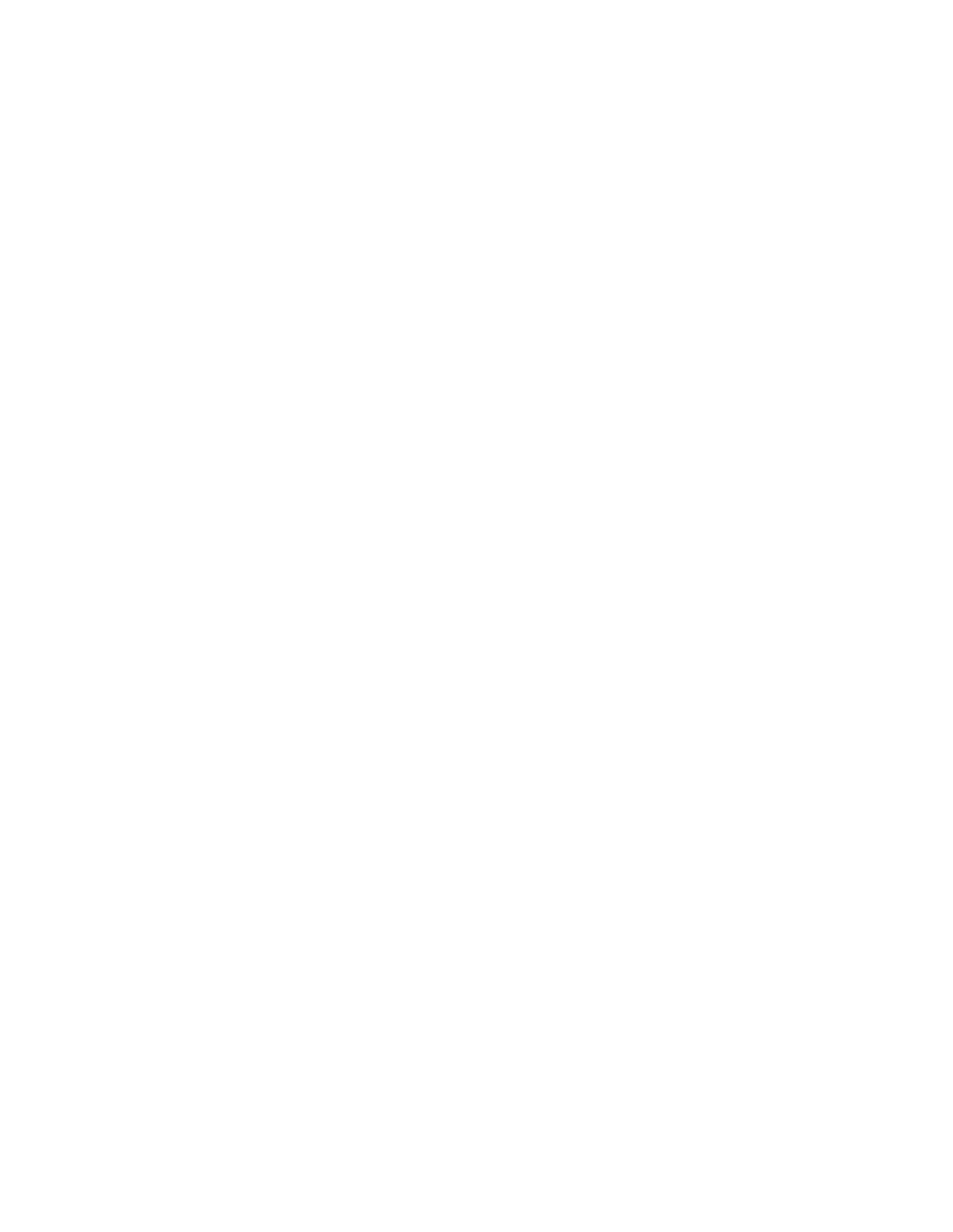| Dept:<br>Fin. Stmt Date:<br>Completed By:                         | Louis' Entertainment<br>March 2022<br>Dan Smolinski                                                      |                                      |                                             |                                            |                             |                             |                               |
|-------------------------------------------------------------------|----------------------------------------------------------------------------------------------------------|--------------------------------------|---------------------------------------------|--------------------------------------------|-----------------------------|-----------------------------|-------------------------------|
| For the Month:<br>Revenue<br><b>Expenses</b><br><b>Net Income</b> |                                                                                                          | Actual<br>3,896<br>3,767<br>129      | <b>Budget</b><br>2,500<br>2,882<br>(382)    | Variance<br>1,396<br>885<br>511            |                             |                             |                               |
| For the Year:<br>Revenue<br><b>Expenses</b><br><b>Net Income</b>  |                                                                                                          | Actual<br>3,896<br>7,245<br>$-3,349$ | <b>Budget</b><br>5,500<br>8.712<br>$-3,212$ | Variance<br>$-1,604$<br>$-1.467$<br>$-137$ |                             |                             |                               |
| *Benchmark                                                        | \$750.00                                                                                                 | <b>MTD</b><br><b>ACTUAL</b>          | <b>MTD</b><br><b>BUDGET</b>                 | <b>MTD</b><br><b>VARIANCE</b>              | <u>YTD</u><br><b>ACTUAL</b> | <u>YTD</u><br><b>BUDGET</b> | <b>YTD</b><br><b>VARIANCE</b> |
| <b>RECURRING VARIANCES</b>                                        |                                                                                                          |                                      |                                             |                                            |                             |                             |                               |
| <b>TIMING VARIANCES</b>                                           |                                                                                                          |                                      |                                             |                                            |                             |                             |                               |
| <b>ALL OTHER VARIANCES</b>                                        |                                                                                                          |                                      |                                             |                                            |                             |                             |                               |
| <b>ACCOUNT NAME:</b>                                              | <b>Backline Rental</b><br>With our return to live, produced events in March we finally see and uptick in | 3,621                                | 2,000                                       | 1,621                                      | 3,621                       | 4,000                       | $-379$                        |
| <b>ACCOUNT NAME:</b>                                              | Salaries/Wages<br>To produce these shows we see an increase in March for Salaries and                    | 3,460                                | 1,800                                       | 1,660                                      | 3,460                       | 3,000                       | 460                           |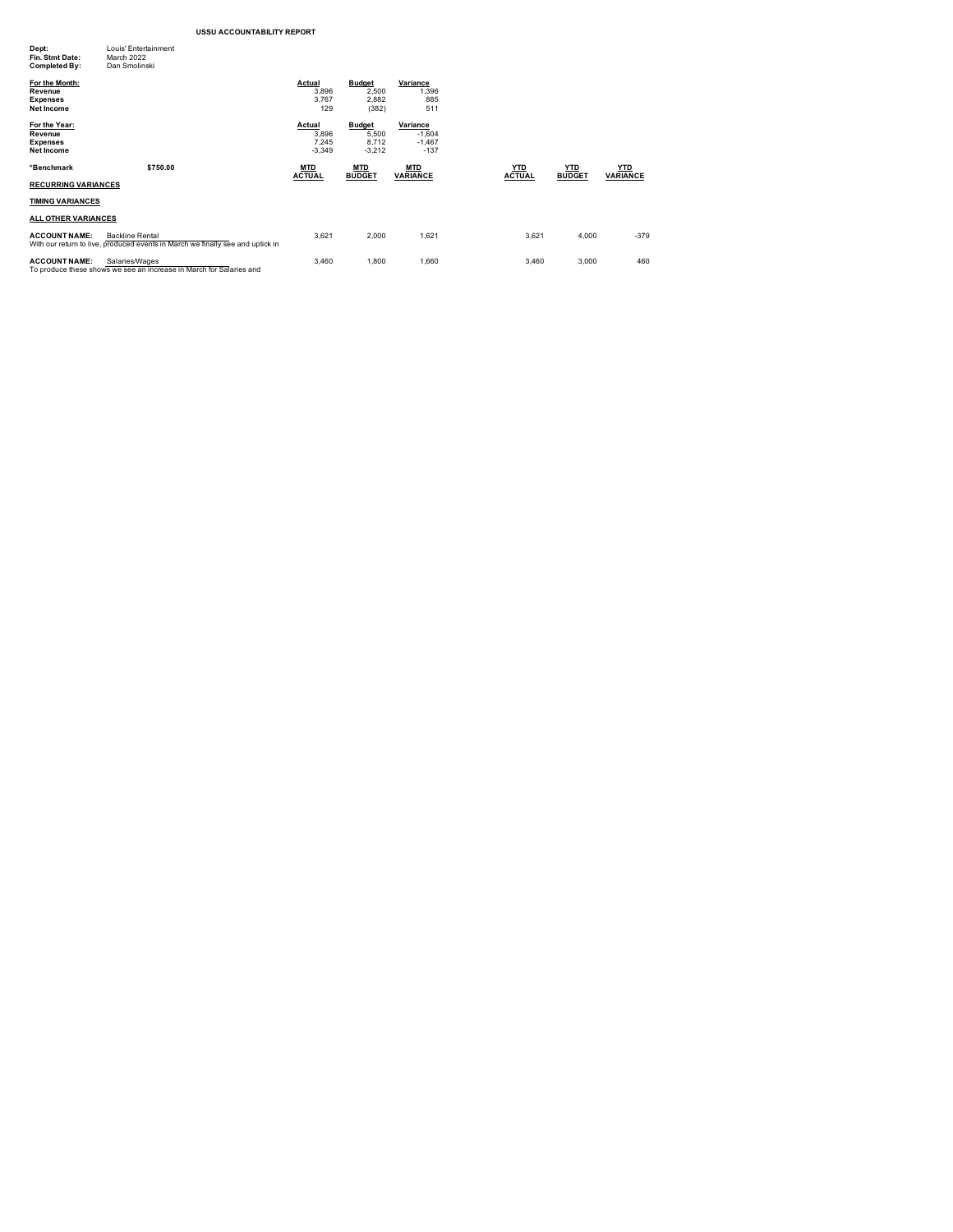| Dept:<br>Fin. Stmt Date:<br><b>Completed By:</b> | <b>Pride Centre</b><br>March 2022<br>Jason Kovitch                                              |                             |                             |                               |                             |                             |                               |
|--------------------------------------------------|-------------------------------------------------------------------------------------------------|-----------------------------|-----------------------------|-------------------------------|-----------------------------|-----------------------------|-------------------------------|
| For the Month:                                   |                                                                                                 | <b>Actual</b>               | <b>Budget</b>               | Variance                      |                             |                             |                               |
| Revenue<br><b>Expenses</b><br>Net Income         |                                                                                                 | -<br>2,916<br>(2,916)       | 3,211<br>(3,211)            | (295)<br>295                  |                             |                             |                               |
| For the Year:<br>Revenue                         |                                                                                                 | <b>Actual</b>               | <b>Budget</b>               | Variance                      |                             |                             |                               |
| <b>Expenses</b><br>Net Income                    |                                                                                                 | 22,233<br>(22, 233)         | 30,501<br>(30, 501)         | (8, 268)<br>8,268             |                             |                             |                               |
| *Benchmark                                       | \$300.00                                                                                        | <b>MTD</b><br><b>ACTUAL</b> | <b>MTD</b><br><b>BUDGET</b> | <b>MTD</b><br><b>VARIANCE</b> | <b>YTD</b><br><b>ACTUAL</b> | <u>YTD</u><br><b>BUDGET</b> | <b>YTD</b><br><b>VARIANCE</b> |
| <b>RECURRING VARIANCES</b>                       |                                                                                                 |                             |                             |                               |                             |                             |                               |
| <b>TIMING VARIANCES</b>                          |                                                                                                 |                             |                             |                               |                             |                             |                               |
| <b>ALL OTHER VARIANCES</b>                       |                                                                                                 |                             |                             |                               |                             |                             |                               |
| <b>ACCOUNT NAME:</b>                             | Events/Speakers<br>Costs were slightly over budget due to the Drag Show as part of Sex Week. We | 843                         | 400                         | 443                           | 993                         | 3,550                       | (2,557)                       |
| <b>ACCOUNT NAME:</b>                             | <b>Staff Welfare</b>                                                                            | 0                           | 450                         | (450)                         | $\overline{\phantom{a}}$    | 450                         | (450)                         |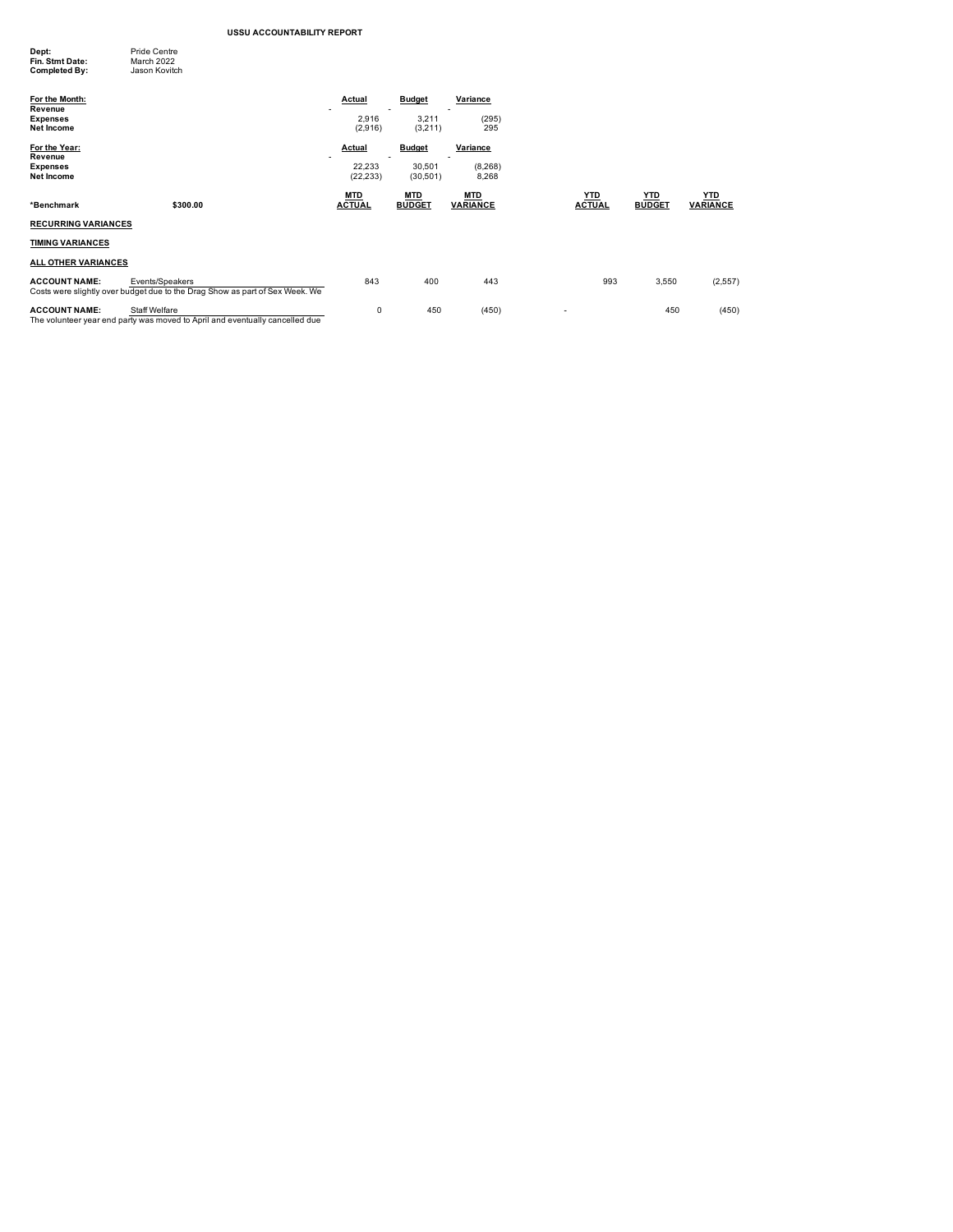| Dept:           | Stud, Crew/Safewalk |
|-----------------|---------------------|
| Fin. Stmt Date: | March 2022          |
| Completed By:   | Jason Kovitch       |
|                 |                     |

| For the Month:<br>Revenue<br><b>Expenses</b><br>Net Income |                                                                                                          | Actual<br>$9,132 -$<br>6,744<br>2,388       | <b>Budget</b><br>909<br>(909)     | Variance<br>9,132<br>5,835<br>3,297     |                             |                             |                               |
|------------------------------------------------------------|----------------------------------------------------------------------------------------------------------|---------------------------------------------|-----------------------------------|-----------------------------------------|-----------------------------|-----------------------------|-------------------------------|
| For the Year:<br>Revenue<br><b>Expenses</b><br>Net Income  |                                                                                                          | Actual<br>$10,235 -$<br>22,585<br>(12, 350) | <b>Budget</b><br>8,526<br>(8,526) | Variance<br>10,235<br>14,059<br>(3,824) |                             |                             |                               |
| *Benchmark                                                 | \$300.00                                                                                                 | <b>MTD</b><br><b>ACTUAL</b>                 | <b>MTD</b><br><b>BUDGET</b>       | <b>MTD</b><br><b>VARIANCE</b>           | <u>YTD</u><br><b>ACTUAL</b> | <u>YTD</u><br><b>BUDGET</b> | <u>YTD</u><br><b>VARIANCE</b> |
| <b>RECURRING VARIANCES</b>                                 |                                                                                                          |                                             |                                   |                                         |                             |                             |                               |
| <b>TIMING VARIANCES</b>                                    |                                                                                                          |                                             |                                   |                                         |                             |                             |                               |
| <b>ACCOUNT NAME:</b>                                       | <b>Student Crew Revenue</b><br>Revenues are well over budget as both February and March billings are     | 9,132                                       | 0                                 | 9,132                                   | 10,235                      | 0                           | 10,235                        |
| <b>ALL OTHER VARIANCES</b>                                 |                                                                                                          |                                             |                                   |                                         |                             |                             |                               |
| <b>ACCOUNT NAME:</b>                                       | Salaries/Wages & Benefits<br>This line is over budget as we did not plan on being operational this year. | 5,599                                       | 0                                 | 5,599                                   | 13,187                      | 0                           | 13,187                        |

 $\mathcal{L}_{\text{max}}$  . The second second second  $\mathcal{L}_{\text{max}}$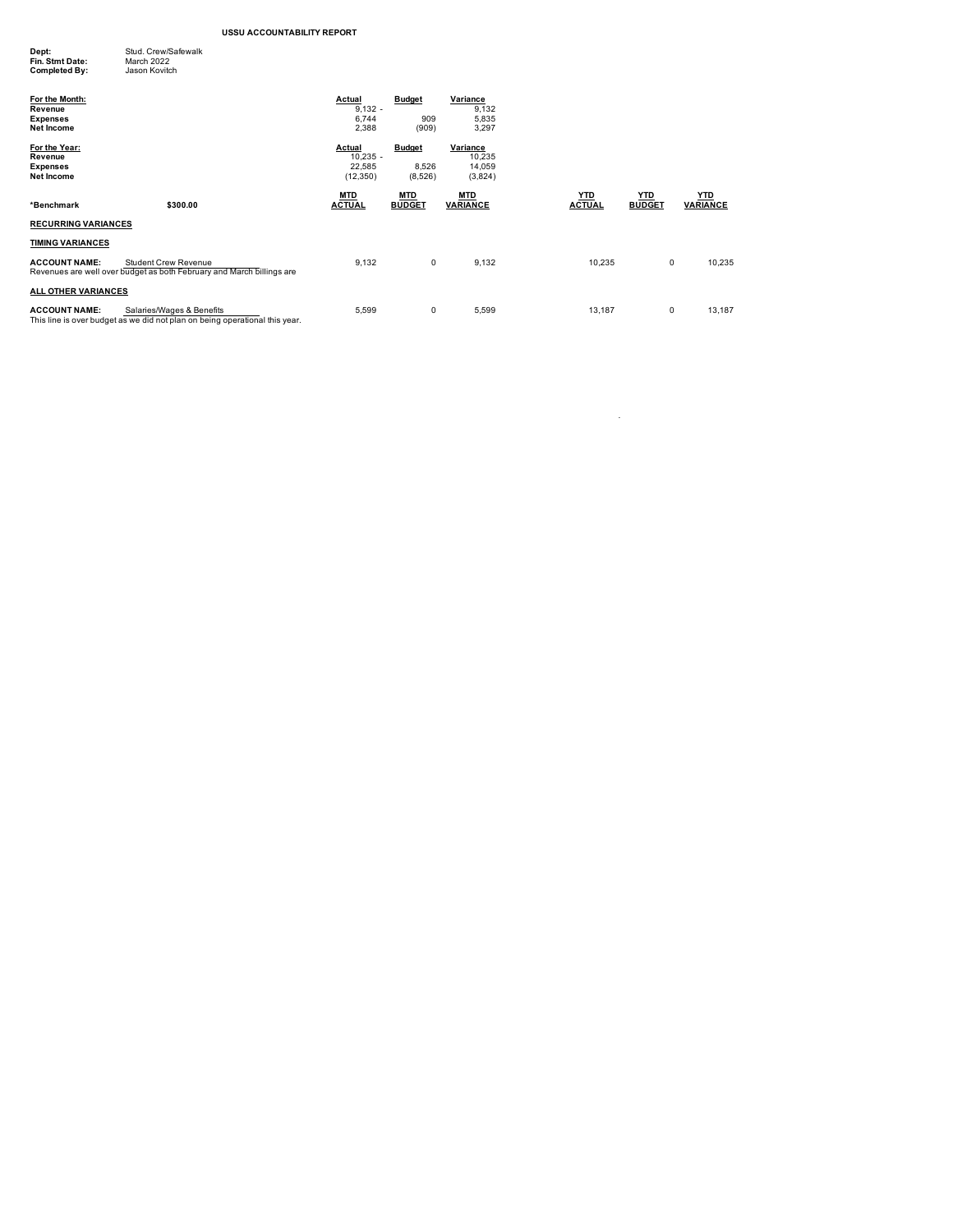| Dept:           | Stud, Governance |
|-----------------|------------------|
| Fin. Stmt Date: | March 2022       |
| Completed By:   | Abhineet Goswami |
|                 |                  |

| For the Month:<br>Revenue<br><b>Expenses</b><br><b>Net Income</b>   |                                                                                             | Actual<br>41,293<br>(41, 293) | <b>Budget</b><br>42,745<br>(42, 745) | Variance<br>(1, 452)<br>1.452 |                             |                             |                               |
|---------------------------------------------------------------------|---------------------------------------------------------------------------------------------|-------------------------------|--------------------------------------|-------------------------------|-----------------------------|-----------------------------|-------------------------------|
| For the Year:<br>Revenue                                            |                                                                                             | <b>Actual</b>                 | <b>Budget</b>                        | Variance                      |                             |                             |                               |
| <b>Expenses</b><br><b>Net Income</b>                                |                                                                                             | 212.526<br>(212, 526)         | 270.678<br>(270, 678)                | (58.152)<br>58,152            |                             |                             |                               |
| *Benchmark                                                          | \$500.00                                                                                    | <b>MTD</b><br><b>ACTUAL</b>   | <b>MTD</b><br><b>BUDGET</b>          | <b>MTD</b><br><b>VARIANCE</b> | <b>YTD</b><br><b>ACTUAL</b> | <b>YTD</b><br><b>BUDGET</b> | <b>YTD</b><br><b>VARIANCE</b> |
| <b>RECURRING VARIANCES</b>                                          |                                                                                             |                               |                                      |                               |                             |                             |                               |
| <b>TIMING VARIANCES</b>                                             |                                                                                             |                               |                                      |                               |                             |                             |                               |
| <b>ACCOUNT NAME:</b>                                                | <b>Councillor Souveniers-USC</b><br>All USC councillors souveniers will be given in April.  | 0                             | 4,225                                | (4,225)                       | 0                           | 4,255                       | (4,255)                       |
| <b>ALL OTHER VARIANCES</b>                                          |                                                                                             |                               |                                      |                               |                             |                             |                               |
| <b>ACCOUNT NAME:</b>                                                | General Election-Stud, Gov<br>During election on 2 postions were contested. And most stayed | 5.638                         | 6,800                                | (1, 162)                      | 5.638                       | 7.150                       | (1,512)                       |
| <b>ACCOUNT NAME:</b>                                                | Referendum-Stud, Gov<br>No referendum was proposed by exec and student community.           | 0                             | 3,100                                | (3, 100)                      | 0                           | 3,100                       | (3, 100)                      |
| <b>ACCOUNT NAME:</b><br>Exec organized lots of social gatherings at | Projects Exec                                                                               | 18.049                        | 10,066                               | 7,983                         | 24,848                      | 42.825                      | (17, 977)                     |
| <b>ACCOUNT NAME:</b>                                                | Sponsorship - Exec<br>Campus groups are asked to use the CG funding prior to exec           | 0                             | 1.000                                | (1.000)                       | 1.681                       | 8,000                       | (6, 319)                      |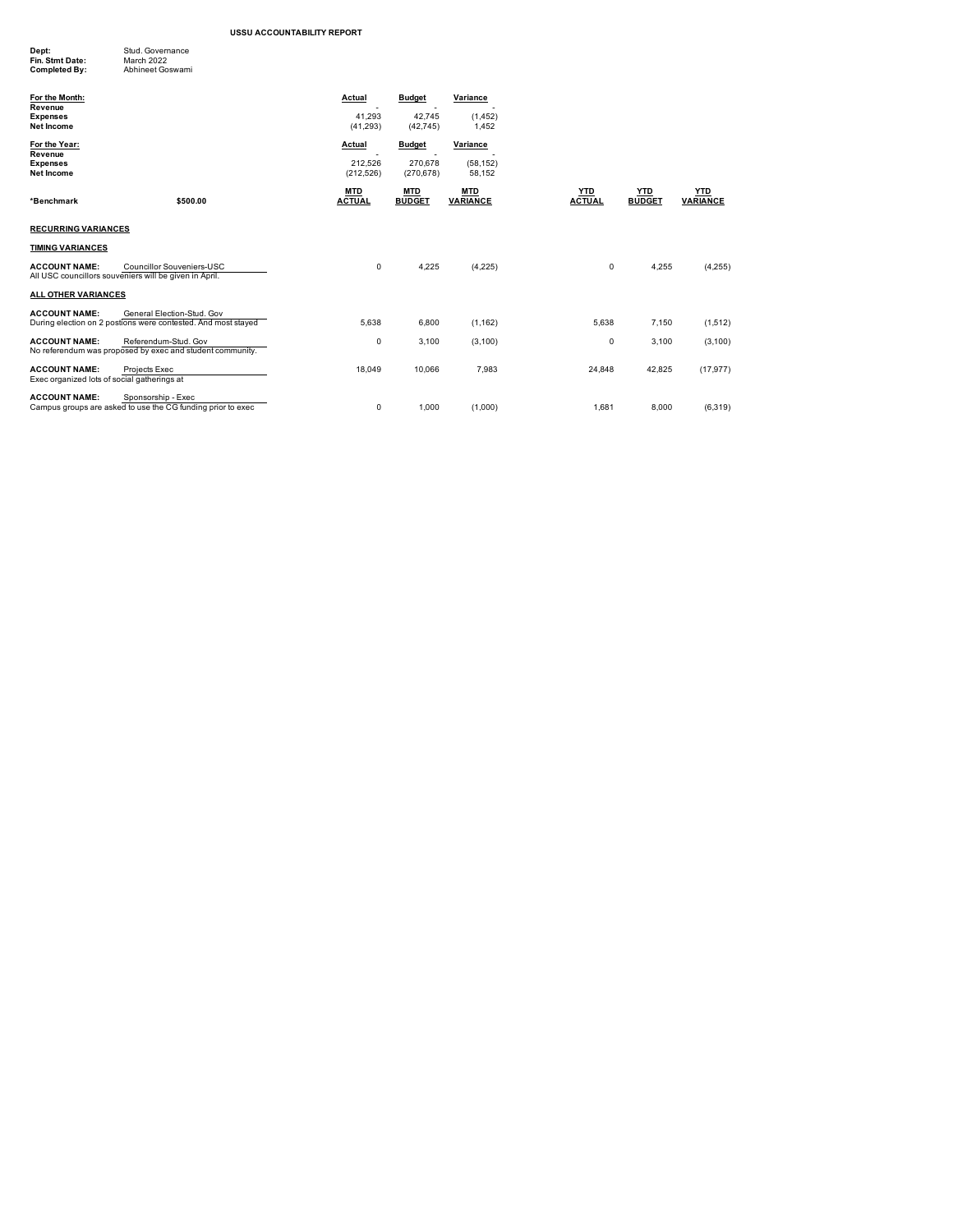| Dept:           | Stud, Grants     |
|-----------------|------------------|
| Fin. Stmt Date: | March 2022       |
| Completed By:   | Abhineet Goswami |

| For the Month:<br>Revenue<br><b>Expenses</b><br><b>Net Income</b>  |                                                                                      | Actual<br>190<br>23,342<br>(23, 152) | <b>Budget</b><br>300<br>8,500<br>(8,200)    | Variance<br>(110)<br>14,842<br>(14, 952)    |                             |                             |                               |
|--------------------------------------------------------------------|--------------------------------------------------------------------------------------|--------------------------------------|---------------------------------------------|---------------------------------------------|-----------------------------|-----------------------------|-------------------------------|
| For the Year:<br>Revenue<br><b>Expenses</b><br><b>Net Income</b>   |                                                                                      | Actual<br>7,410<br>13,249<br>13,249  | <b>Budget</b><br>24,100<br>61,500<br>61.500 | Variance<br>(16,690)<br>(48, 251)<br>31,561 |                             |                             |                               |
| *Benchmark                                                         | \$500.00                                                                             | <b>MTD</b><br><b>ACTUAL</b>          | <b>MTD</b><br><b>BUDGET</b>                 | <b>MTD</b><br><b>VARIANCE</b>               | <u>YTD</u><br><b>ACTUAL</b> | <b>YTD</b><br><b>BUDGET</b> | <b>YTD</b><br><b>VARIANCE</b> |
| <b>RECURRING VARIANCES</b>                                         |                                                                                      |                                      |                                             |                                             |                             |                             |                               |
| <b>ACCOUNT NAME:</b>                                               | Grants Campus groups<br>As year ended all campus groups all campus groups            | 10,094                               | 7,500                                       | 2,594                                       | 12,208                      | 47,500                      | (35, 292)                     |
| <b>ACCOUNT NAME:</b>                                               | <b>Grants Sustainability</b><br>University has allocated more sustainability funding | 8,219                                | 250                                         | 7,969                                       | 719                         | 2,500                       | (1,781)                       |
| <b>ACCOUNT NAME:</b><br>University has allocated more ARAO funding | Grant Expenses - Anti- Racism                                                        | 5,000                                | 250                                         | 4,750                                       | 0                           | 2,500                       | (2,500)                       |

# **TIMING VARIANCES**

**ALL OTHER VARIANCES**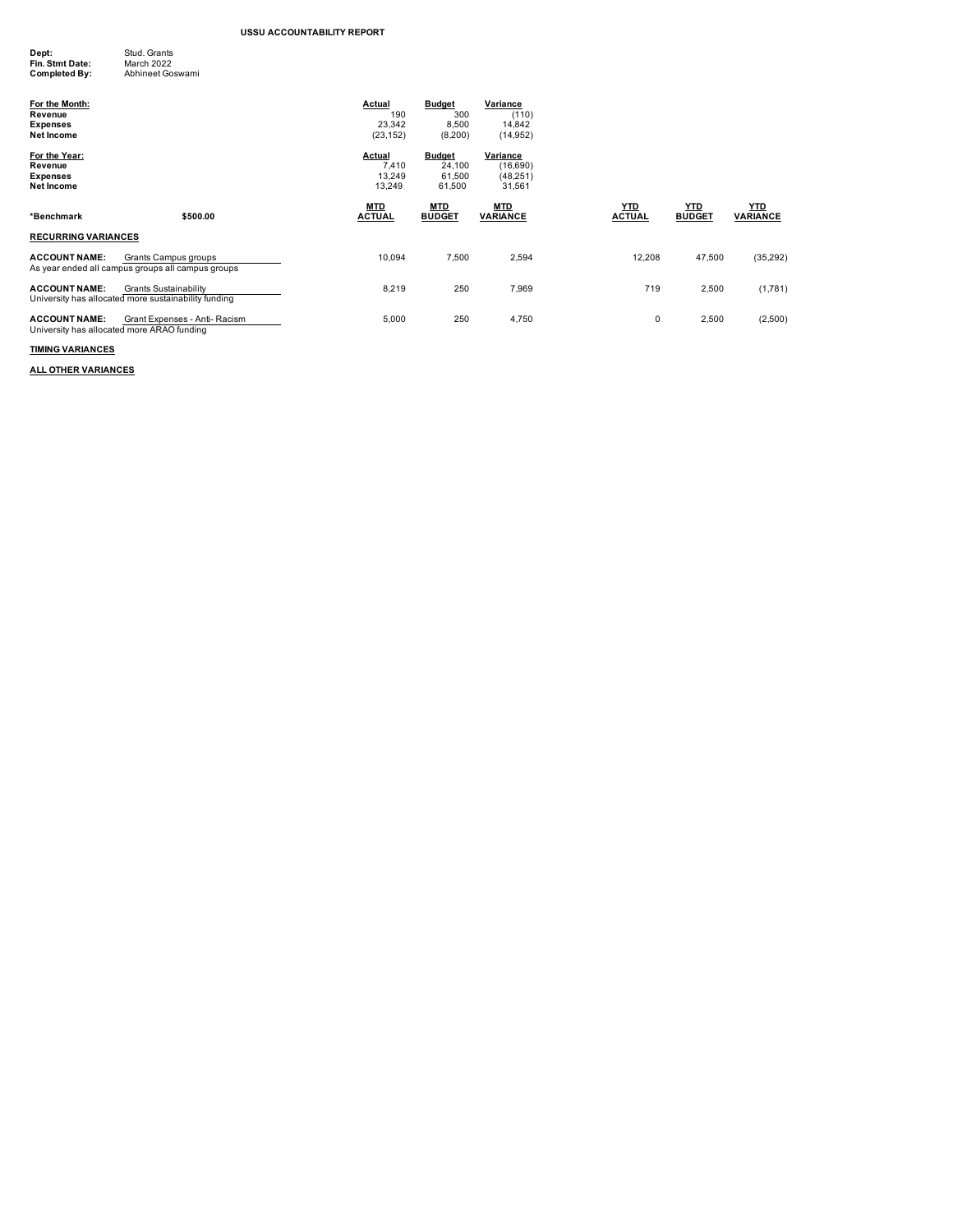| Dept:           | <b>USSU Services</b> |
|-----------------|----------------------|
| Fin. Stmt Date: | March 2022           |
| Completed By:   | Jason Kovitch        |
|                 |                      |
|                 |                      |

| For the Month:<br>Revenue<br><b>Expenses</b><br><b>Net Income</b><br>For the Year:<br>Revenue |                                                                                                              | Actual<br>249<br>5.710<br>$-5,461$<br>Actual<br>3.169 | <b>Budget</b><br>420<br>4,931<br>$-4,511$<br><b>Budget</b><br>2,880 | Variance<br>$-171$<br>779<br>$-950$<br>Variance<br>289 |               |               |                 |
|-----------------------------------------------------------------------------------------------|--------------------------------------------------------------------------------------------------------------|-------------------------------------------------------|---------------------------------------------------------------------|--------------------------------------------------------|---------------|---------------|-----------------|
| <b>Expenses</b><br><b>Net Income</b>                                                          |                                                                                                              | 48,952<br>$-45.783$<br><b>MTD</b>                     | 42,748<br>$-39.868$<br><b>MTD</b>                                   | 6,204<br>$-5,915$<br><b>MTD</b>                        | <b>YTD</b>    | <b>YTD</b>    | <b>YTD</b>      |
| *Benchmark                                                                                    | \$500.00                                                                                                     | <b>ACTUAL</b>                                         | <b>BUDGET</b>                                                       | <b>VARIANCE</b>                                        | <b>ACTUAL</b> | <b>BUDGET</b> | <b>VARIANCE</b> |
| <b>RECURRING VARIANCES</b>                                                                    |                                                                                                              |                                                       |                                                                     |                                                        |               |               |                 |
| <b>ACCOUNT NAME:</b>                                                                          | Salaries/Wages & Benefits<br>Salaries are over budget as we could only do an estimate at the time of budget. | 4,806                                                 | 4,089                                                               | 717                                                    | 35,795        | 28,617        | 7,178           |
| <b>TIMING VARIANCES</b>                                                                       |                                                                                                              |                                                       |                                                                     |                                                        |               |               |                 |
| <b>ACCOUNT NAME:</b>                                                                          | Commissions<br>Commission revenue was corrected due to a write off of old SPC cards from back                | $-700$                                                | 30                                                                  | $-730$                                                 | $-690$        | 120           | $-810$          |

**ALL OTHER VARIANCES**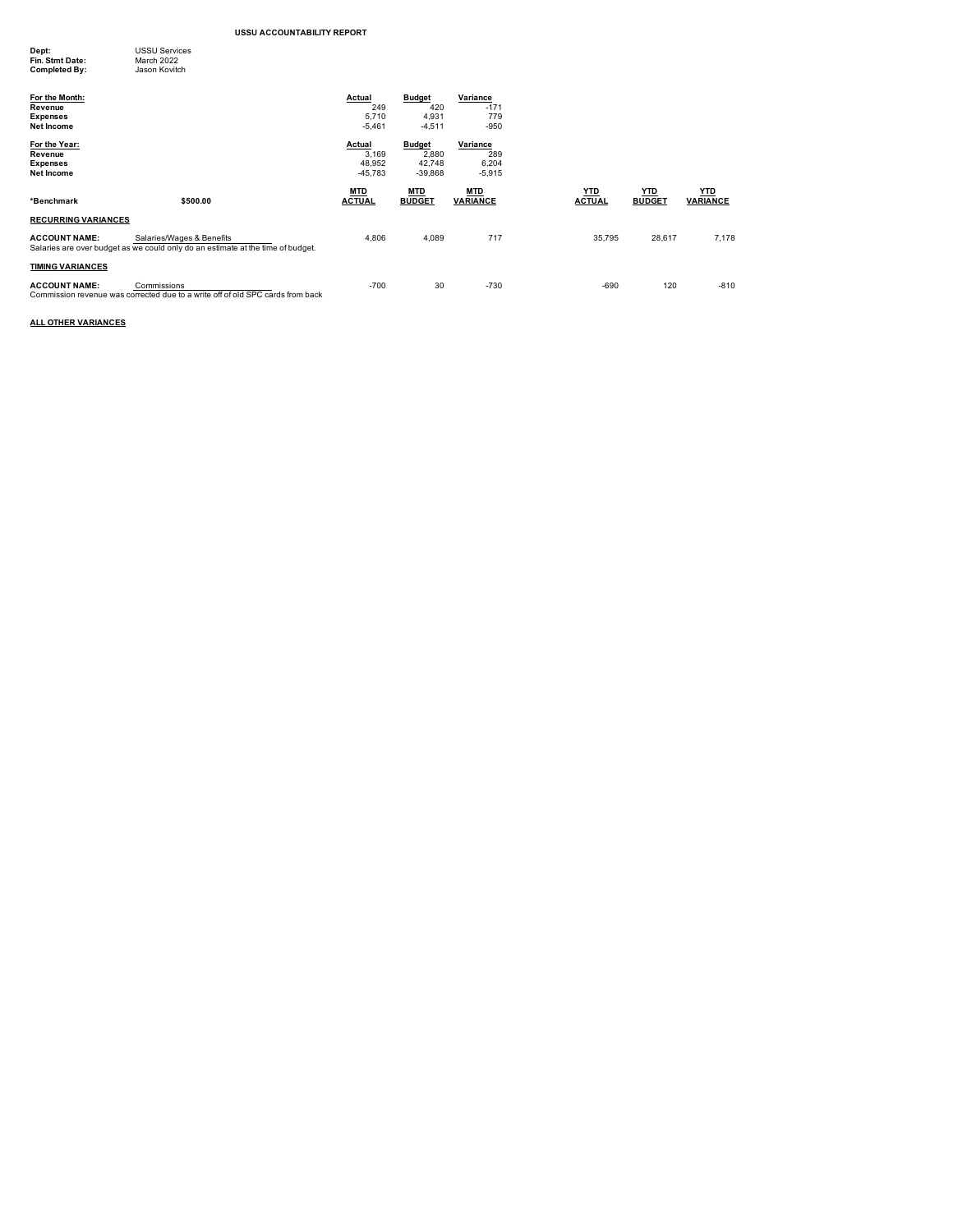| Dept:<br>Fin. Stmt Date:  | <b>Womens Centre</b><br>March 2022 |                 |               |          |
|---------------------------|------------------------------------|-----------------|---------------|----------|
| Completed By:             | Jason Kovitch                      |                 |               |          |
| For the Month:<br>Revenue |                                    | Actual          | <b>Budget</b> | Variance |
| <b>Expenses</b>           |                                    | ۰<br>-<br>2.197 | 3.163         | (966)    |
| Net Income                |                                    | (2, 197)        | (3, 163)      | 966      |
| For the Year:             |                                    | Actual          | <b>Budget</b> | Variance |
| Revenue                   |                                    | -<br>۰          |               | ۰        |
| <b>Expenses</b>           |                                    | 22.939          | 31.099        | (8, 160) |
| Net Income                |                                    | (22.939)        | (31,099)      | 8.160    |

# **MTD MTD MTD YTD YTD YTD \*Benchmark \$300.00 ACTUAL BUDGET VARIANCE ACTUAL BUDGET VARIANCE RECURRING VARIANCES**

**TIMING VARIANCES**

#### **ALL OTHER VARIANCES**

**ACCOUNT NAME:** Staff Welfare - 5 - 450 - 450 - 450 - 450 - 450 - 450 - 450 - 450 - 450 - 450 - 450<br>The volunteer year end party was moved to April and eventually cancelled due to